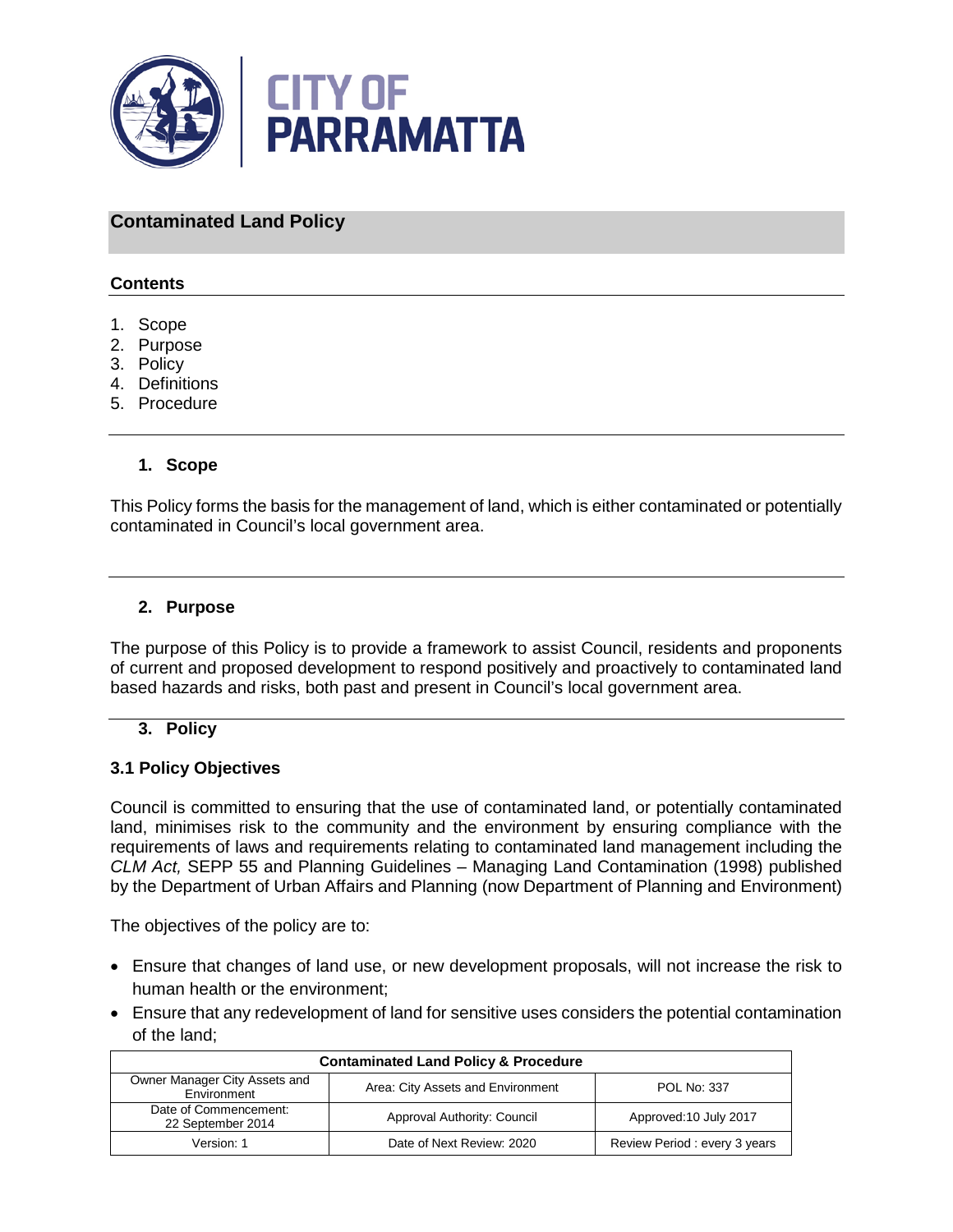

- Avoid inappropriate restrictions on land that could otherwise be remediated; and
- Provide information to support decision-making and to inform the community.

## **3.2 Policy Statement**

To achieve this, Council will:

- Maintain information on contaminated or potentially contaminated sites in Council's local government area on Council's records management system.
- Ensure that access to the information relating to contaminated land held in Council's records management system is made publically available in accordance with the Government Information (Public Access) Act 2009.
- Ensure that appropriate consideration of land contamination issues is made in the assessment of applications by Council concerning zoning, development proposals or any other planning related application by way of measures including:
	- o Identification of the presence of, or the potential for contamination on the relevant land;
	- $\circ$  Consideration of the outcomes of any land contamination study or other report known to Council in respect of the relevant land;
	- o Consideration of any remediation or abatement that has occurred on the relevant land; and
	- o Applying the laws and requirements relating to contaminated land (including the CLM Act and SEPP 55).
- Develop and implement educational material and a communications strategy to translate the relevant aspects of this policy into operational guidelines for Council staff and other relevant users.

## **3.3 The Legislative Framework**

The management of contaminated land is a shared responsibility between the EPA, the DP&E and Council.

Under the CLM Act, the EPA regulates contaminated sites that pose a significant risk of harm to human health or the environment.

The EPA:

• Administers the NSW site auditor scheme under Part 4 of the *CLM Act*;

| <b>Contaminated Land Policy &amp; Procedure</b> |                                   |                              |  |
|-------------------------------------------------|-----------------------------------|------------------------------|--|
| Owner Manager City Assets and<br>Environment    | Area: City Assets and Environment | POL No: 337                  |  |
| Date of Commencement:<br>22 September 2014      | Approval Authority: Council       | Approved: 10 July 2017       |  |
| Version: 1                                      | Date of Next Review: 2020         | Review Period: every 3 years |  |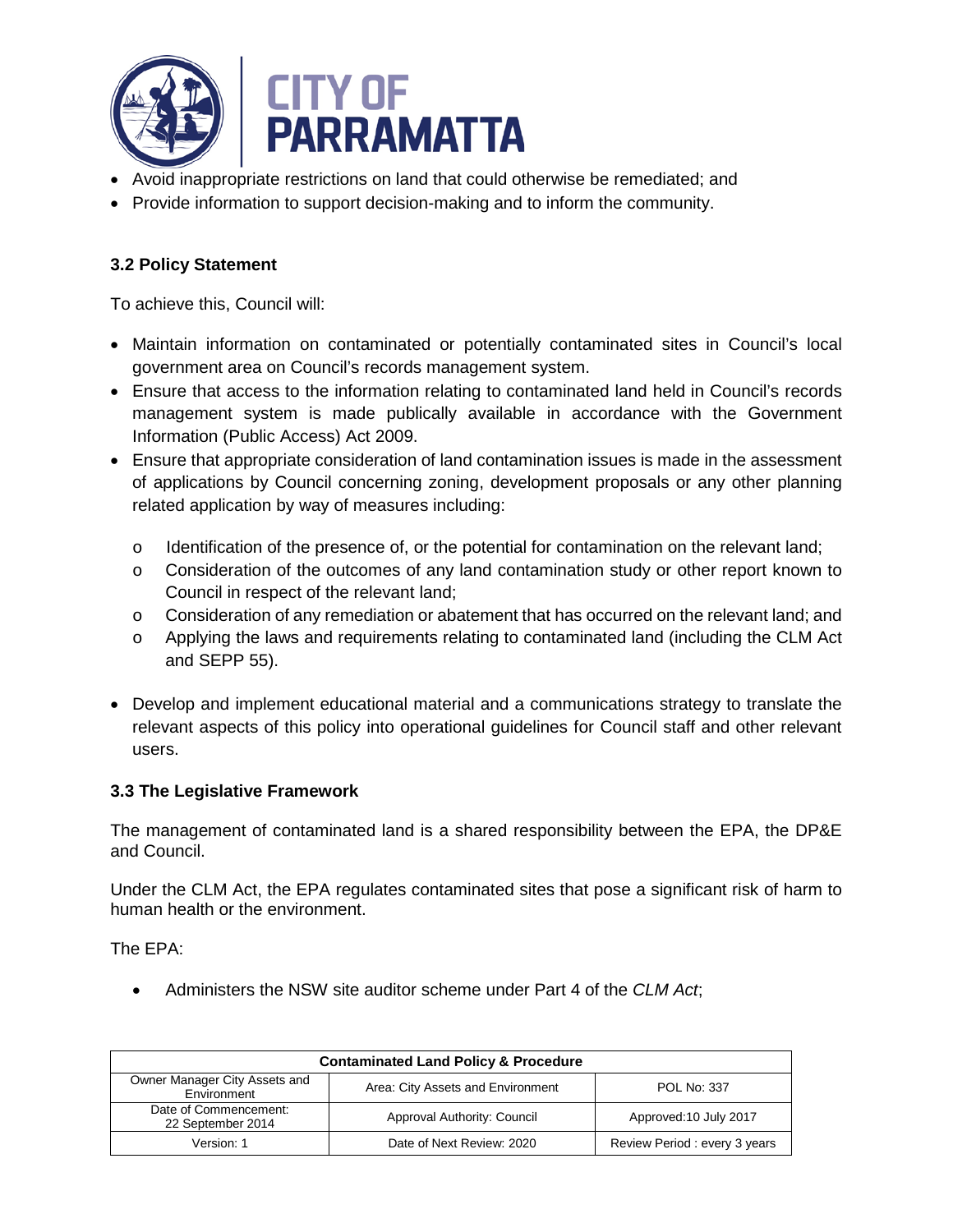

- Makes or approves guidelines for use in the assessment and remediation of contaminated sites; and Administers the public record of regulated sites under the CLM Act.
- Assesses development applications and provides planning advice on assessment of contamination and remediation of contaminated land for:

Under the EP&A Act, the DP&E:

- State significant development
- Integrated development, development requiring concurrence and development requiring referral to the DP&I; and
- Makes planning guidelines and policies for use in the assessment and remediation of contamination sites.

Contaminated or potentially contaminated sites that are not regulated by the EPA or DP&E will be managed by Council through land use planning processes that involve administrative decision making having regard to current planning instruments including SEPP 55, Parramatta Local Environmental Plan (LEP) 2011, Auburn LEP 2010, The Hills LEP 2012, Holroyd LEP 2013, Hornsby LEP 2013 and relevant Development Control Plans (DCP).

This policy is part of the framework within which Council operates to cause land (contaminated or potentially contaminated) to be occupied and used in a manner that does not pose an unacceptable risk to human health or the environment. The planning and development process that are undertaken within this framework will help to determine what remediation or abatement activities are required to ensure the land is suitable for the proposed use.

It is important to note that this policy is a land-based policy only.

Part 7A of the EP&A Act relieves Councils from liability in the performance of some planning authority functions in so far as they relate to contaminated land.

## **Definitions**

Contaminated land Land in, on or under which any substance is present in a concentration above that naturally present in, on or under the land and that poses, or is likely to pose, an immediate or longterm risk to human health or the environment

Remediation work **A** work means a work in, on or under contaminated land, being a works that: removed the cause of the contamination of the

| <b>Contaminated Land Policy &amp; Procedure</b> |                                   |                              |  |
|-------------------------------------------------|-----------------------------------|------------------------------|--|
| Owner Manager City Assets and<br>Environment    | Area: City Assets and Environment | POL No: 337                  |  |
| Date of Commencement:<br>22 September 2014      | Approval Authority: Council       | Approved: 10 July 2017       |  |
| Version: 1                                      | Date of Next Review: 2020         | Review Period: every 3 years |  |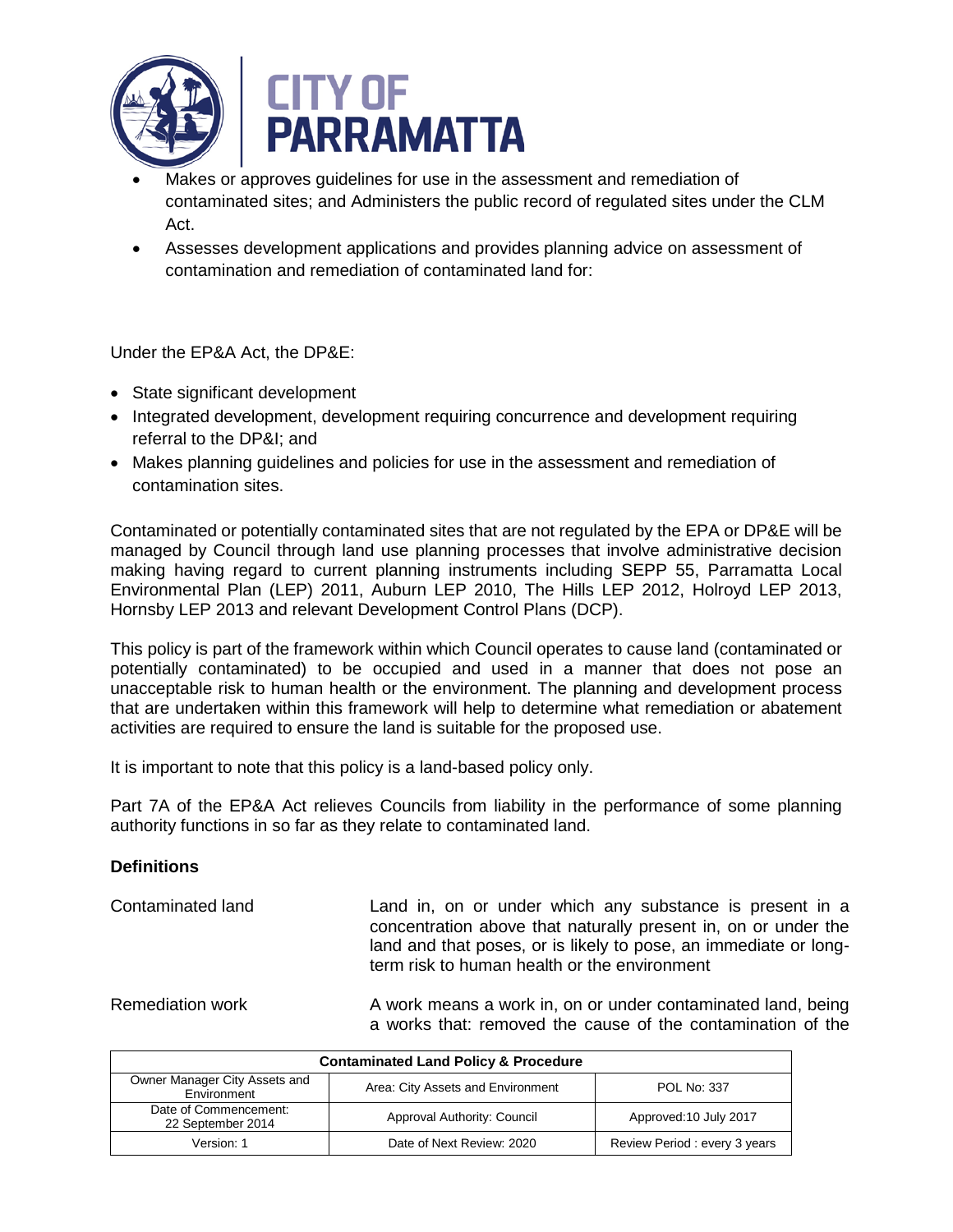

land, dispersed, destroys, reduces, mitigates or contains the contamination of the land, eliminates or reduces any hazard arising from the contamination of the land

## **Associated documents**

Contaminated Land Procedure City of Parramatta Asbestos Management Policy City of Parramatta Asbestos Management Guidelines Planning Guidelines – Managing Land Contamination (1998) published by Department of Urban Affairs and Planning State Environmental Planning Policy No. 55 The Contaminated Land Management Act 1997

| <b>Contaminated Land Policy &amp; Procedure</b> |                                   |                              |  |
|-------------------------------------------------|-----------------------------------|------------------------------|--|
| Owner Manager City Assets and<br>Environment    | Area: City Assets and Environment | <b>POL No: 337</b>           |  |
| Date of Commencement:<br>22 September 2014      | Approval Authority: Council       | Approved: 10 July 2017       |  |
| Version: 1                                      | Date of Next Review: 2020         | Review Period: every 3 years |  |